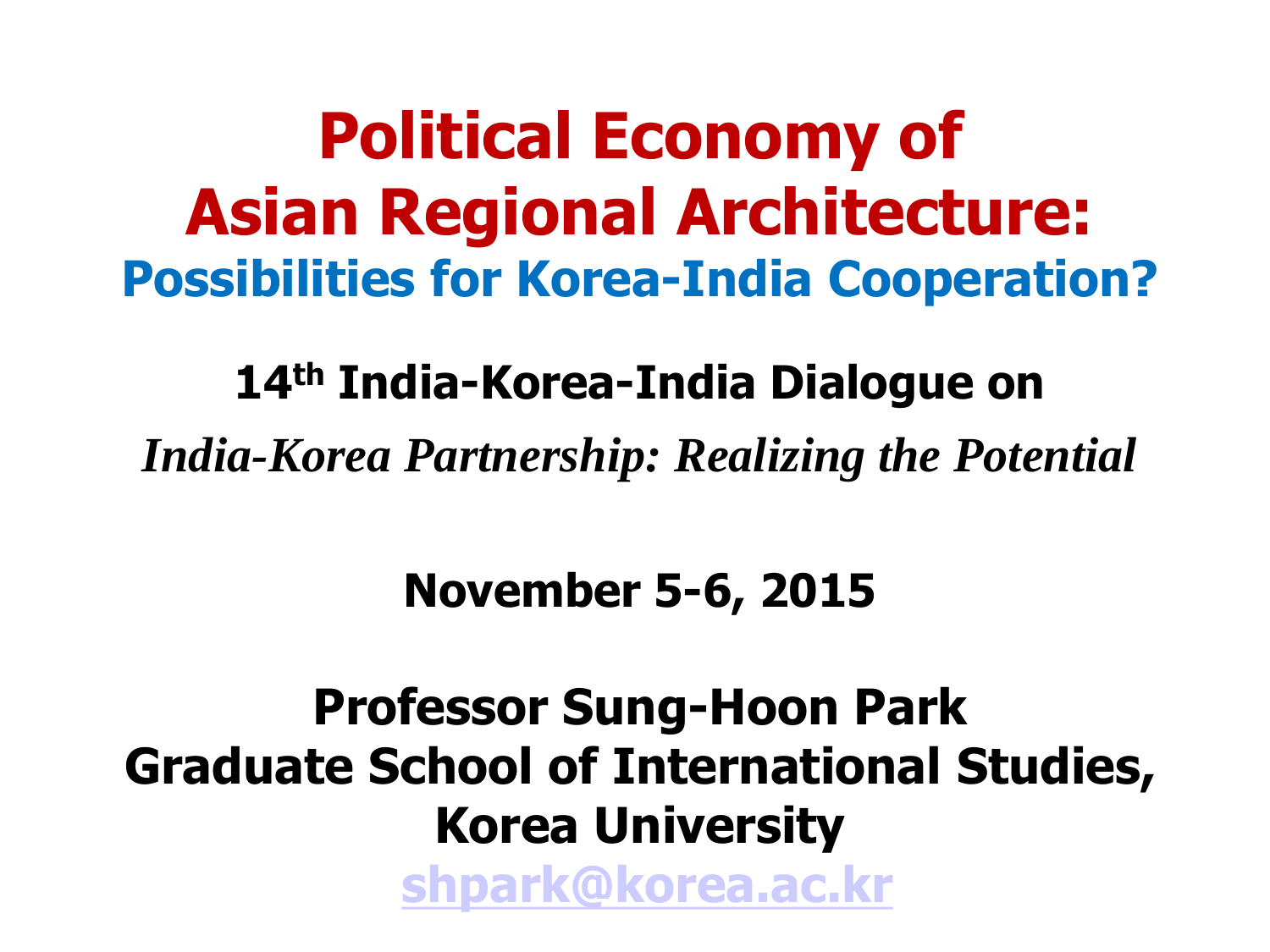## **Issues at Stake**

- (East) Asia a Latecomer in Worldwide Tendency towards Regionalism
	- East Asia Serious with Its Regionalism Only Since AFC
		- Increasing Awareness in East Asia for a Sustainable Regional **Architecture**
	- East Asia Now Most Dynamic in Regionalism
		- Many Bilaterals, Minilaterals and Region-wide Initiatives
	- A Long Process: Many Hindrances Still to Overcome
		- Divergent National Strategies (Vision/Target/Membership)
		- Lack of Reconciliation Process: Political Risks
		- 'External' Stakeholders' Interest (US and others)
- Korea and India busy with Own Regionalism **Strategies**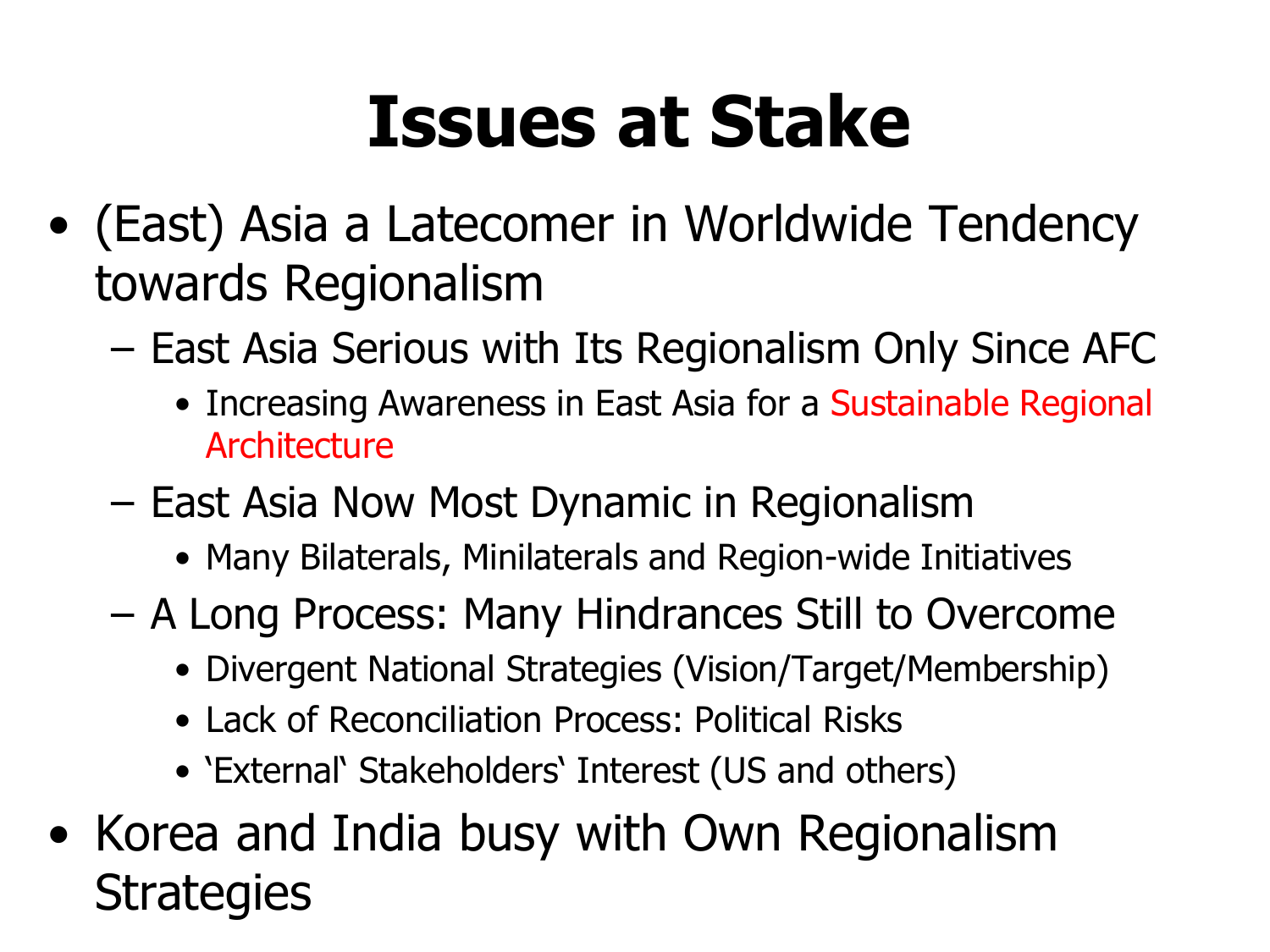## **Issues at Stake**

- Aim of the Presentation
	- Conjecturing the Future Shape of Asian Regional Architecture
	- Identifying the Challenges and Opportunities
	- Elaborating on the Potential of India-Korea Partnership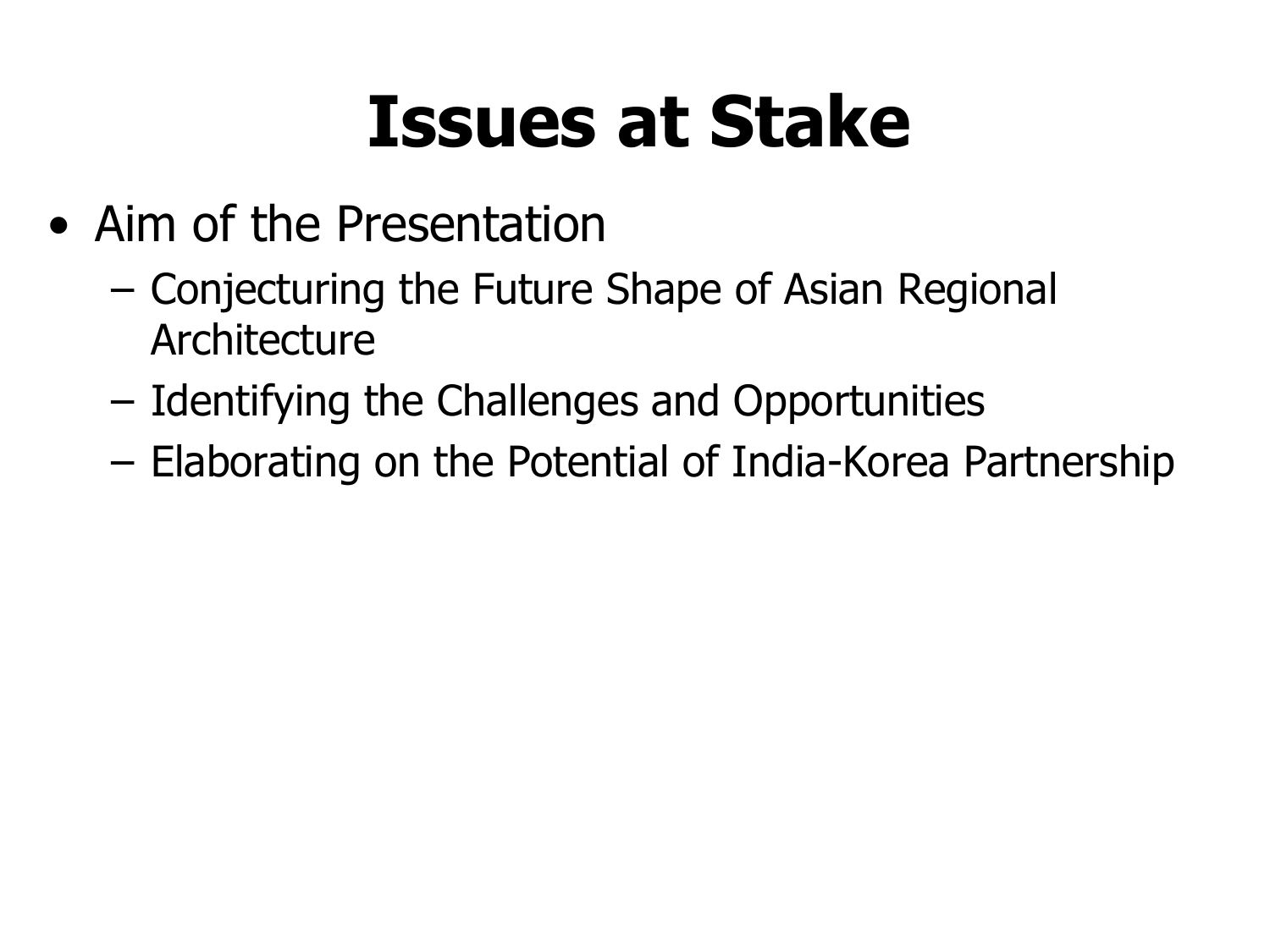## **Increasing Complexities in East Asian Regional Architecture**

- Increasing Bilateral FTAs within East Asia
	- Sometimes Overlapping Membership
- Minilaterals also on the Rise – ASEAN+1's; ASEAN+CER; TPP-4; TPP-8; Now TPP-12
- A Number of New Region-wide Initiatives
	- Asia-Pacific Community (APC)
	- East Asia Community (EAC)
	- FTA of the Asia-Pacific (FTAAP)
	- Trans-Pacific Partnership (TPP)
	- Regional Comprehensive Economic Partnership (R[CEP\)](#page-11-0)
	- EAS-Expanded; NEAFTA; EAFTA; CEPEA, etc.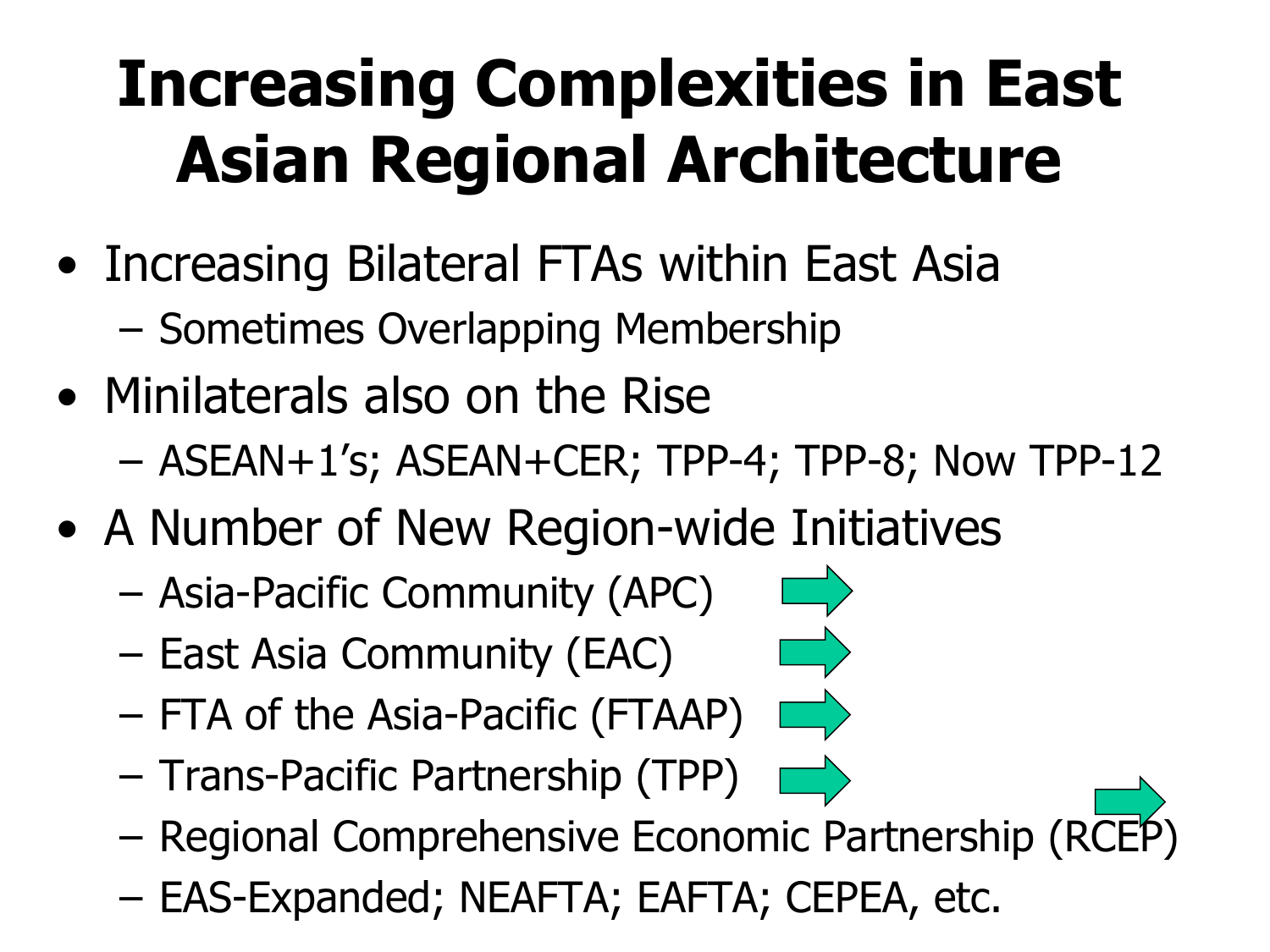## **Critical Evaluation: Unresolved Issues**

- "Membership" Issue
	- Often Overlapping
	- No Clear-cut Boundaries for Region-wide Initiatives
- Issue of Unclear "Sequencing" and "End Goal"
	- "End Goal" Not Enough Elaborated and Conflicting
		- TPP-4 $\rightarrow$ TPP-8 $\rightarrow$ TPP-12 $\rightarrow$ ?
		- ASEAN+1 $\rightarrow$ ASEAN+3 $\rightarrow$ ASEAN+6 $\rightarrow$ CEPEA $\rightarrow$ ?
		- EAS  $(ASEAN+6) \rightarrow EAS$ -Expanded $\rightarrow$ ?
		- Negotiating RCEP/FTAAP for What?
- "Division-of-Labor" Issue
	- ASEAN+3 vs. East Asia Summit (EAS)
	- EAS-Expanded vs. APEC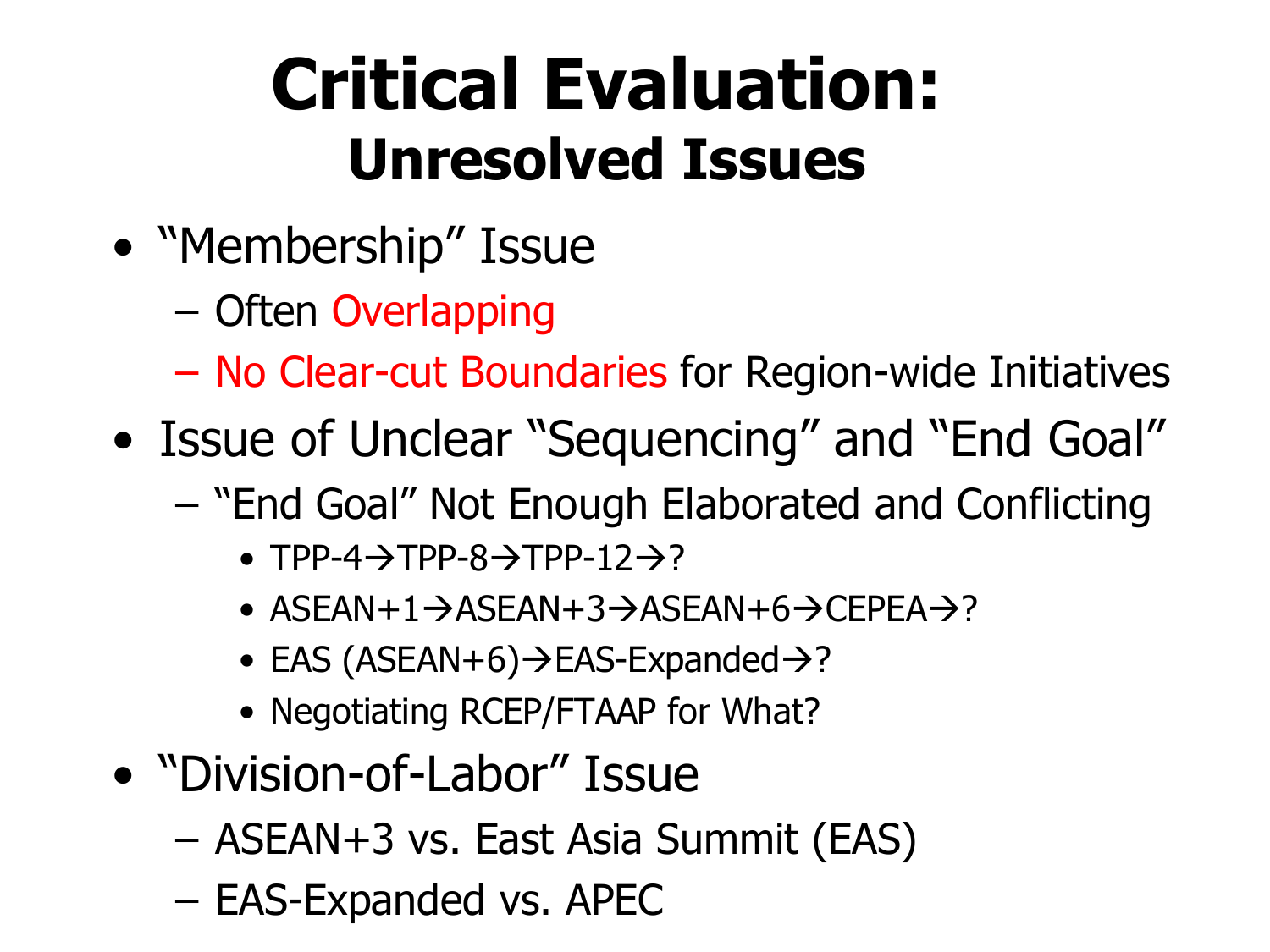## **Key Issues Related to the Future Shape of Regional Architecture**

- Diversity versus Unity? Or What?
- Areas of Cooperation
	- Trade and Investment Exclusively?
	- What to Do with "Security"?
	- How to Do: Financial/Monetary Cooperation/Integration?
- Modality of Cooperation
	- FTA-> Customs Union Only? or Sinlge Market/Money?
	- OECD Modality?
	- EU-Style Community with Security Emphasis?
- "ASEAN-Centrality" an Effective Vehicle?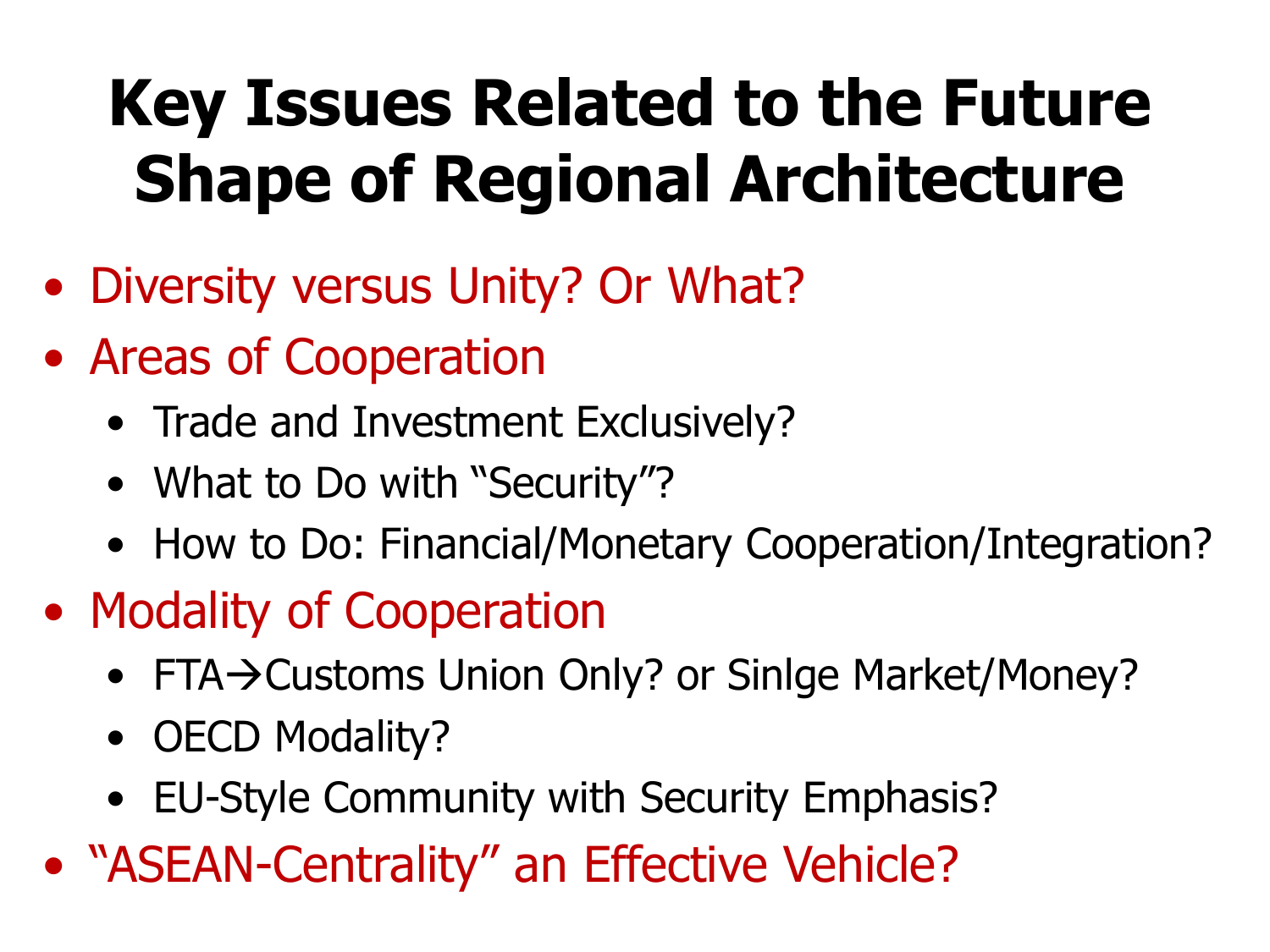## **Structure of Initiatives for East Asian Regionalism**

- East Asian Processes
	- ASEAN+X and the ASEAN-Centrality
	- East Asian FTA?
	- East Asia Summit (EAS) $\rightarrow$  EAS-Expanded $\rightarrow$ RCEP
- Northeast Asian Processes
	- China+Japan+Korea (CJK)?
	- Korea+China!  $\rightarrow$  Korea+Japan? Japan+China?
- Asia-Pacific Processes
	- TPP already Negotiated
	- Future of RCEP?
	- FTAAP a Solution? How Feasible?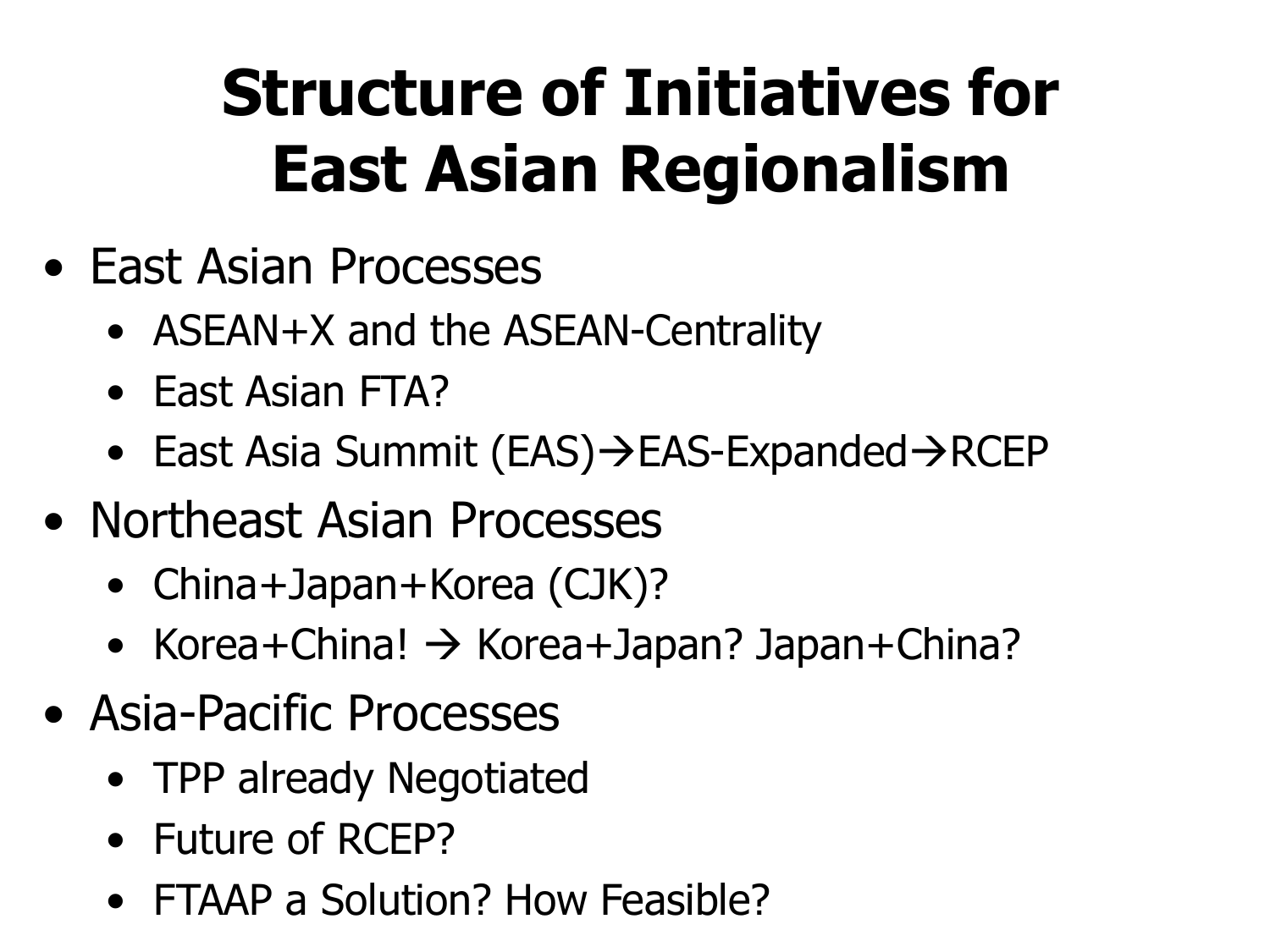## **Newly Emerging Initiatives-1 Asia-Pacific Community (APC)**

- Initiative of Australia (Now Nearly Dead)
- What Differentiation to Existing and Old Initiatives?
	- Community for What?
- ASEAN as an Entity or on the Basis of Individual Countries?
	- ASEAN-Centrality Abandoned?
- Loose End for Membership a Main Feature?
	- United States
	- Russia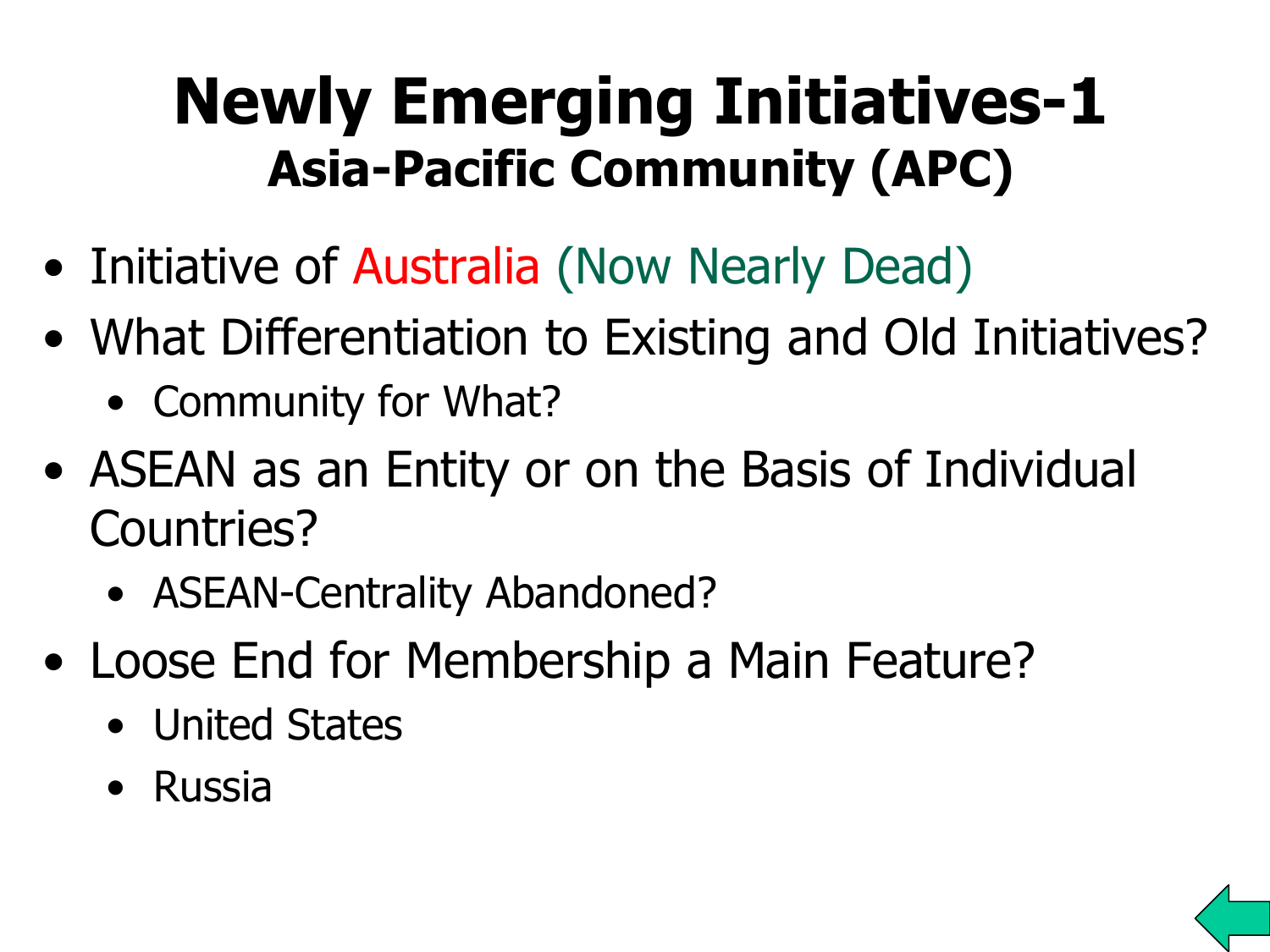## **Newly Emerging Initiatives-2 East Asia Community (EAC)**

- Initiative of Japan (Now Nearly Dead)
- What Differentiation to Existing and New Initiatives?
- Membership Issue
	- United States?
	- India?
	- Russia?
- Vehicle of Cooperation and Integration?
	- Trade and Investment?
	- Diplomacy and Security?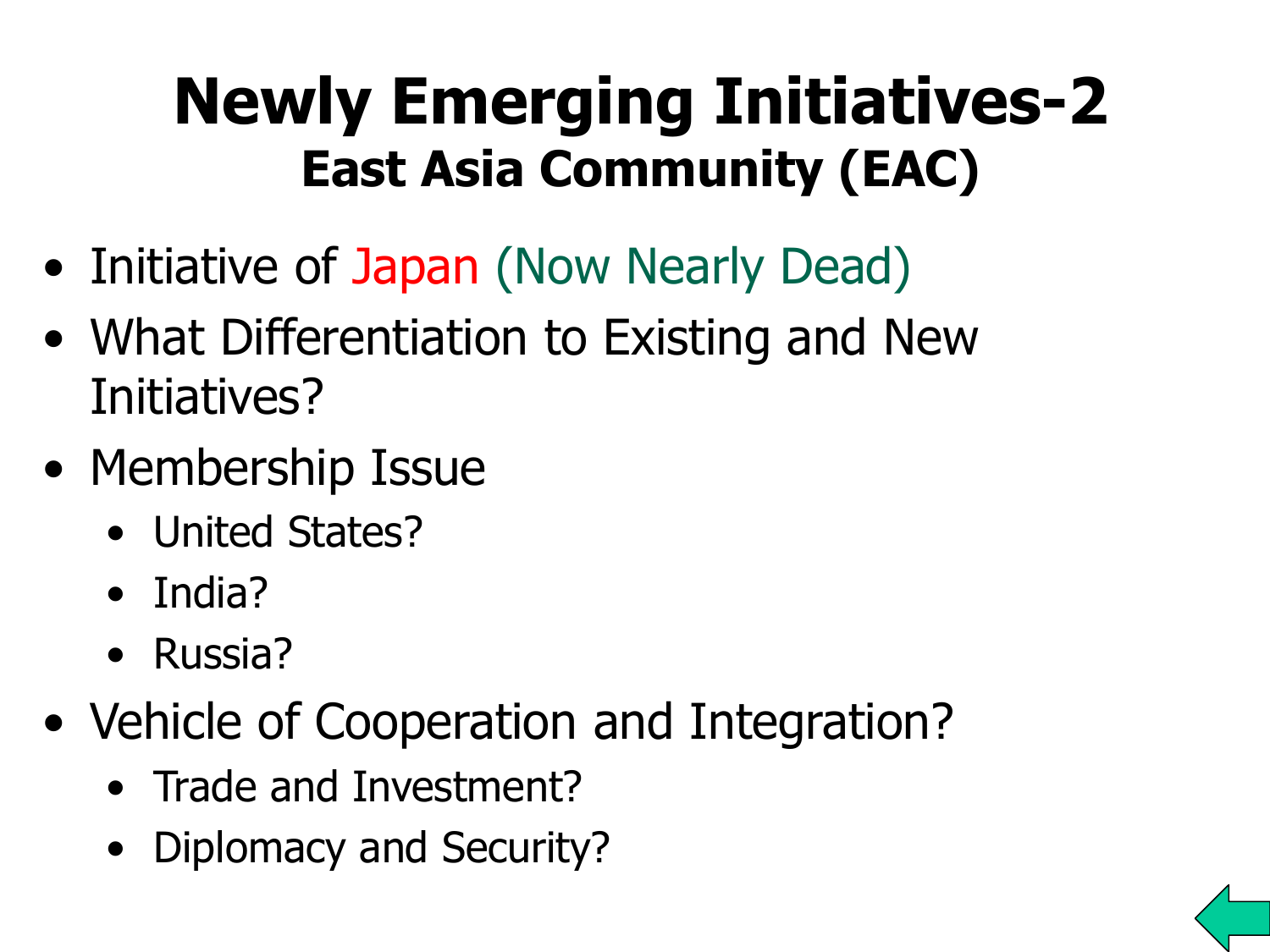## **Newly Emerging Initiatives-3 FTA of the Asia-Pacific (FTAAP)**

- Initiative of APEC (Still Pursued)
- From the Scratch or Using Stepping Stones?
	- An APEC-wide Negotiation for FTAAP Possible/Needed?
	- TPP and RCEP as Stepping Stones (Pathways)?
	- ASEAN+X as a Stepping Stone?
	- Linking (Docking and Merging) Sub-regionals?
- Other Issues to be Resolved
	- Roadmap
		- TPP-4→TPP-8→TPP-12→FTAAP?: Commitment Strong Enough?
		- $ASEAN+3 \rightarrow ASEAN+6$  (EAS) $\rightarrow$ ASEAN+X?
		- RCEP→US, Canada, Mexico, Peru, Chile→FTAAP?
		- What about India?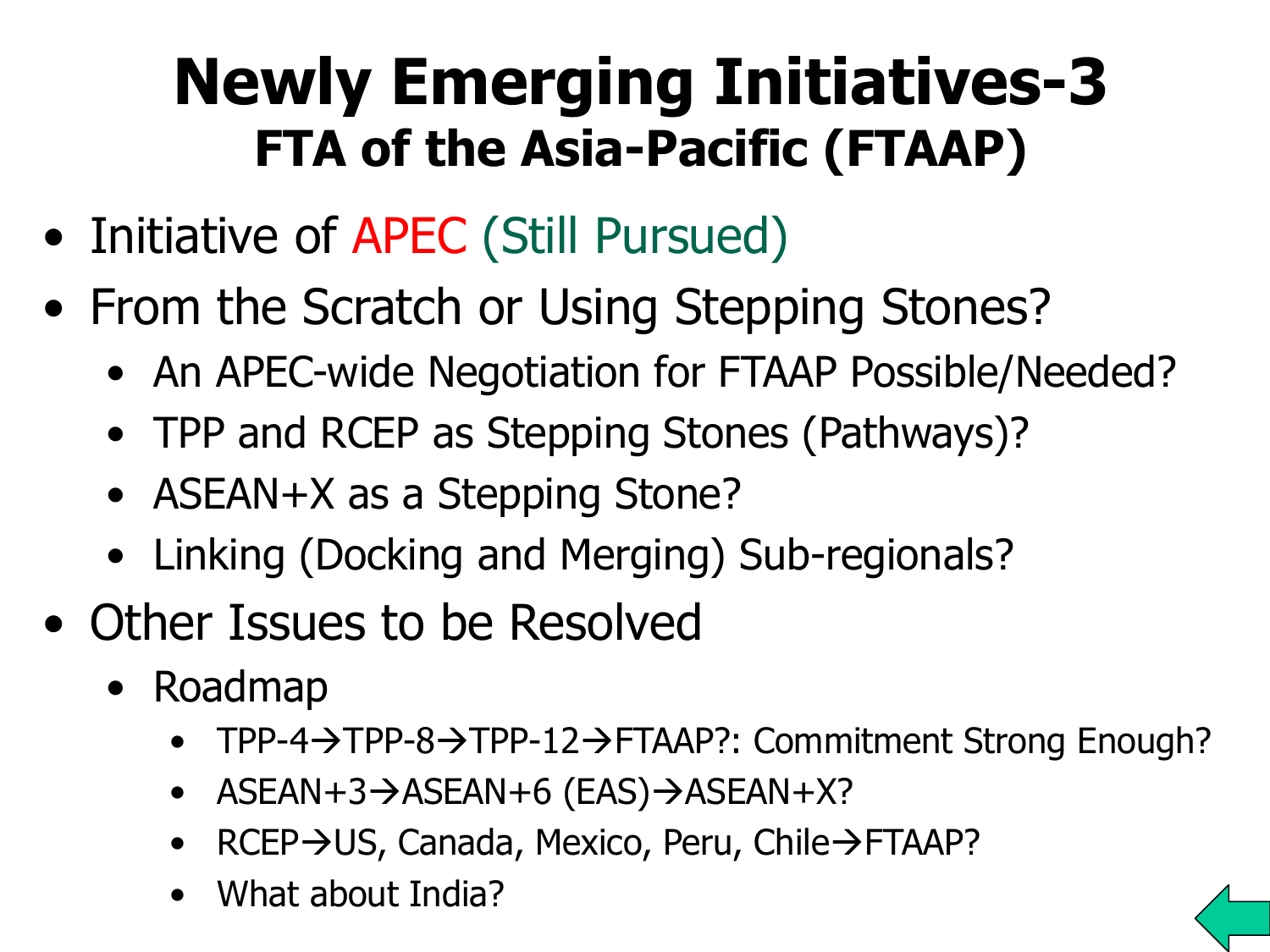## **Newly Emerging Initiatives-4 Trans-Pacific Partnership (TPP)**

- Initial Launch and Membership Expansion Planned
	- $TPP-4 \rightarrow TPP-8 \rightarrow TPP-9(US) \rightarrow TPP-11(Canada/Mexico)$  $\rightarrow$  TPP-12 (Japan) Successfully Negotiated $\rightarrow$  TPP-21(????)
	- Europe's "Staged Regionalism" as a Model?
- A Number of Obstacles Expected
	- Asia-Pacific Diversity and the Final Goal?
		- A Divide in Asia-Pacific a Big Risk (cf. RCEP)
	- The "Leadership" Problem
		- What Role for China?
		- When Korea's Accession?
	- What about "ASEAN" as an Entity: ASEAN-Centrality?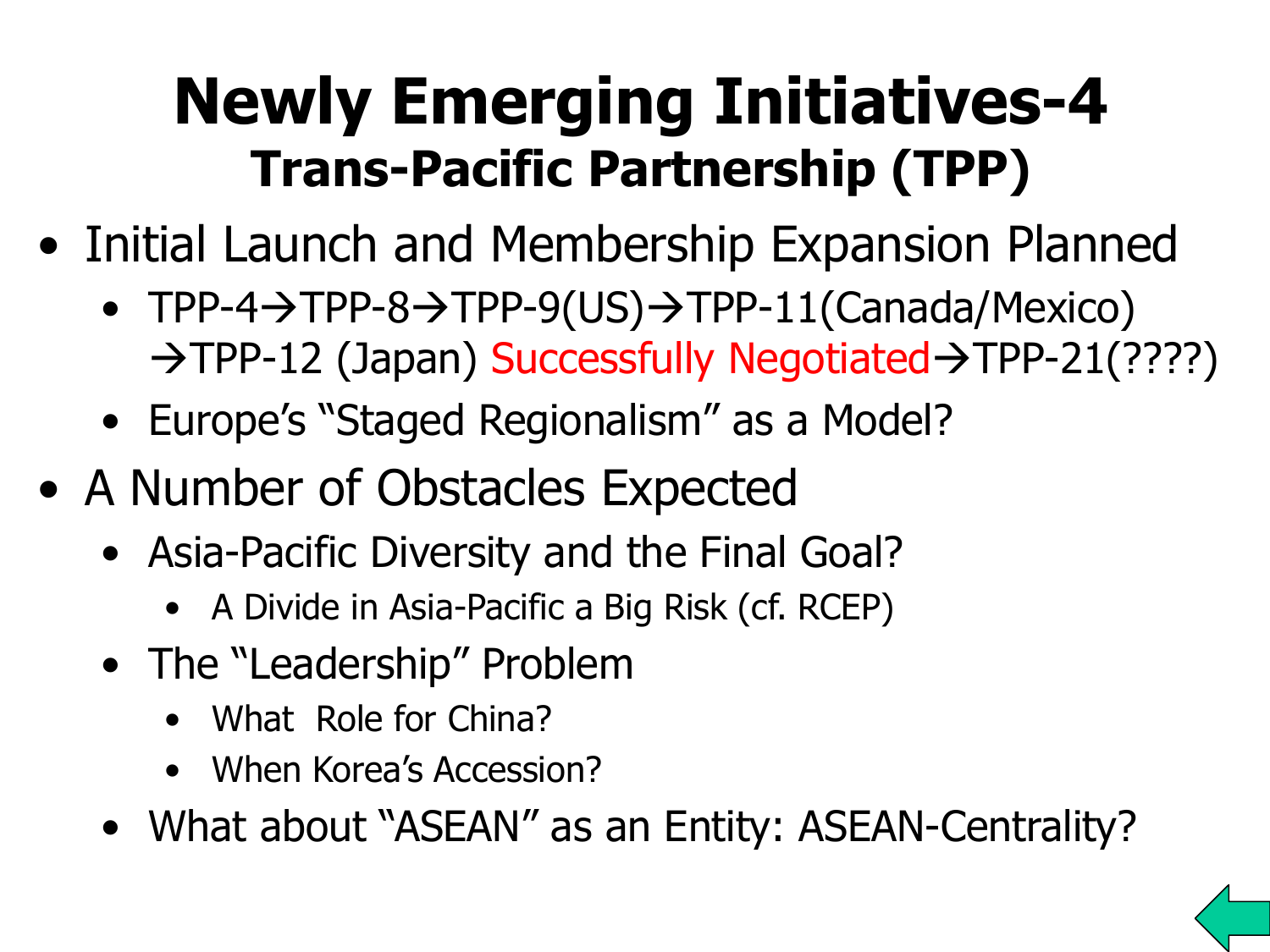#### **Newly Emerging Initiatives-5 Regional Comprehensive Economic Partnership (RCEP)**

- ASEAN-centered, but China-dominated FTA Initiative
- To be seen as an Asian (China's) Strategic Response to US/Japan's TPP Involvement
- Japan's Stance to RCEP?
	- If TPP were Successfully Launched
	- If the Launch of TPP Fails
- Leadership Rivalry between China and Japan a Major Issue to be Considered
- <span id="page-11-0"></span>• Also other Influential Stakeholders Important
	- AUS/NZ; India; Korea and Russia and United States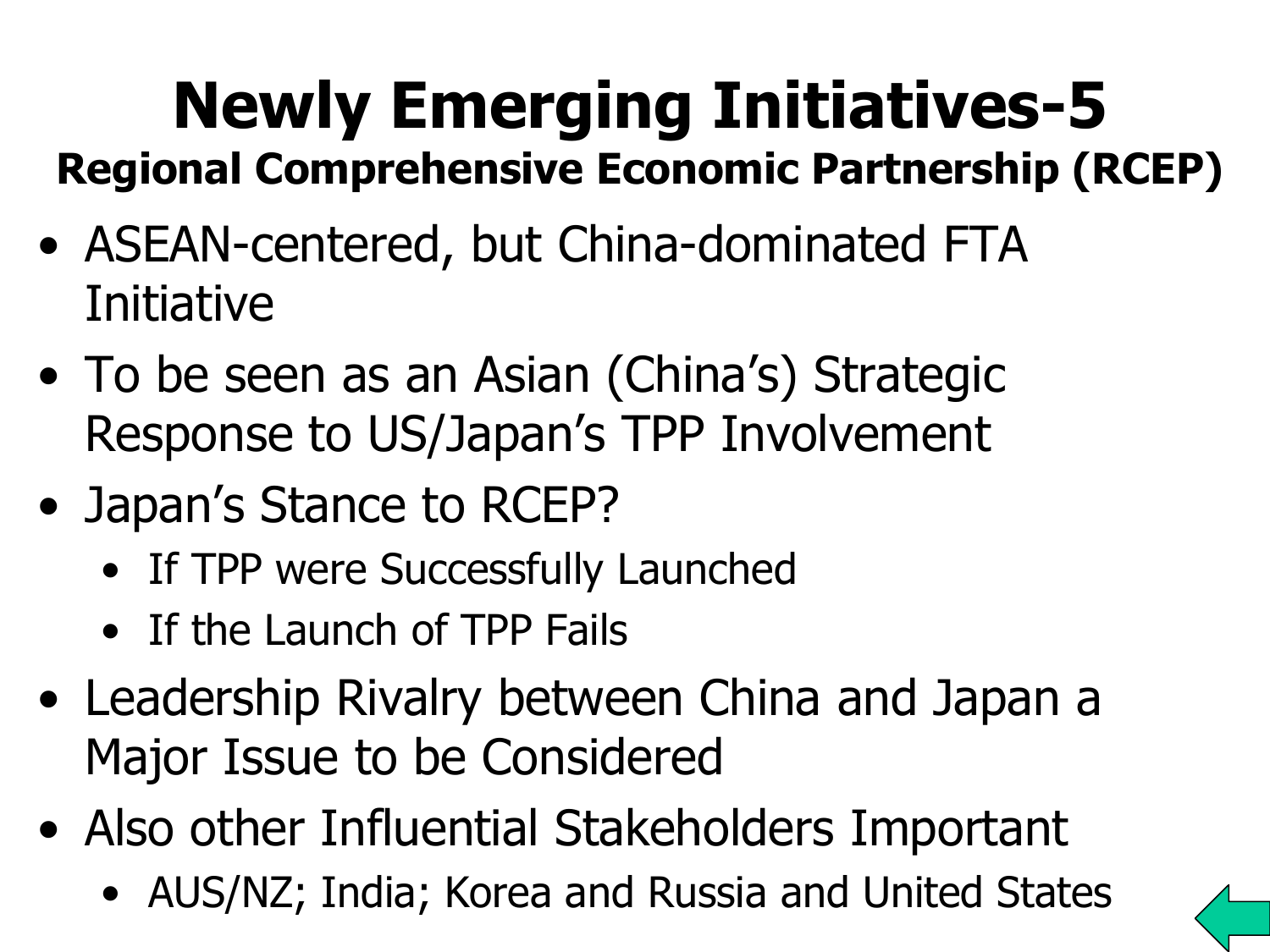## **Future of East Asian Regionalism: How to Manage the Political Risks?**

- Addressing the Political Risks Most Important
- Solutions to be Sought Consistently and in a Cooperative Manner, and Not in Isolation
- Solutions Often Require Multi-disciplinary Approach
	- Economic; Political; Socio-cultural; Politico-Economic, etc.
	- Political Economy of East Asian Regional Architecture
- Taking Reference of Successful Cases
	- **European Integration** as an Instrument of Détente and Trust-building Process $\rightarrow$ Essential for Reconciliation
	- Asianize the European Success Stories? $\rightarrow$
	- $\rightarrow$  Strong Caution Needed!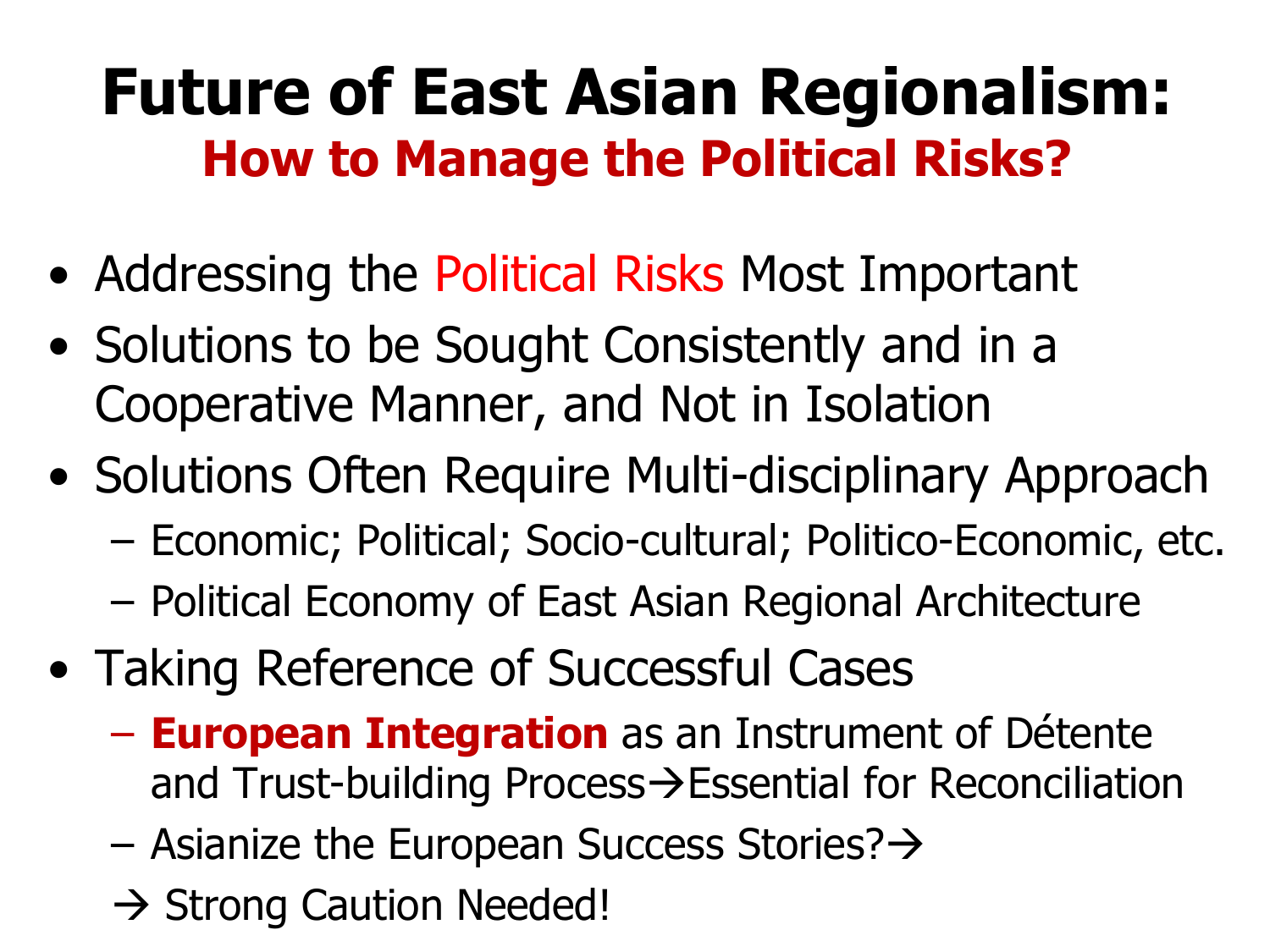## **Future of East Asian Regionalism: How and What to Learn from Europe**

- Lessons from European Integration – Plenty of Lessons with Positive and Negative Implications
- What to Take? versus What Not to Take?
	- Should be Contemplated in Conjunction with the Local Conditions and Environment
- What to Take?
	- Sense of Pooling (Rather than 'Abandoning') Sovereignty
	- Lessons from "Diplomacy of Reconciliation"
	- "Stepwise Approach Needed
		- Process of and Rationale for Membership Expansion
	- "Spilling Over Effects" on Essential Factor of Success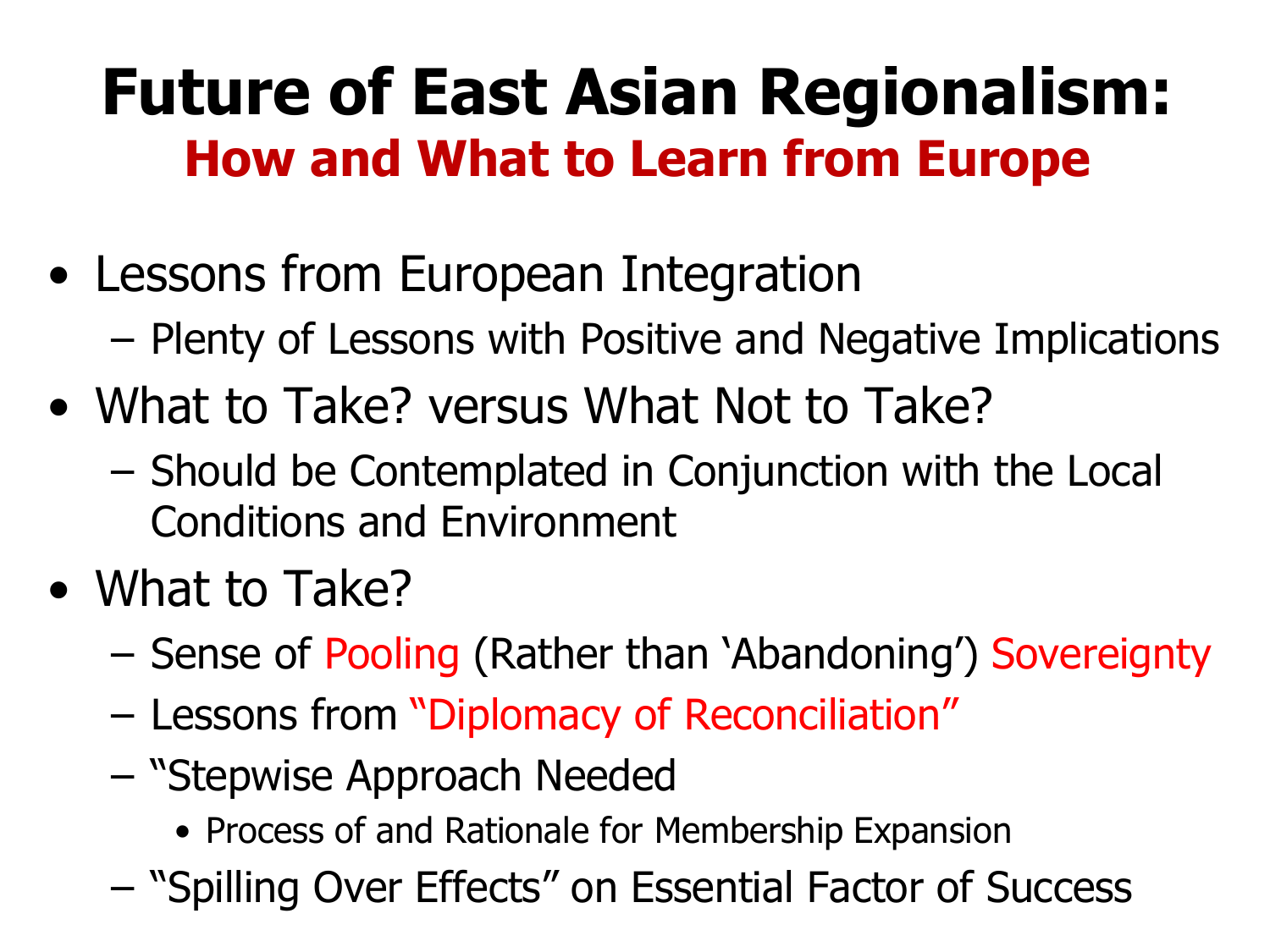## **Potential for India-Korea Partnership**

- India and Korea Common Membership to
	- East Asia Summit (EAS)
	- RCEP Negotiation
	- Asia-Europe Meeting (ASEM)
- Three Leadership Competitions in Asian Regional Architecture
	- Japan vs. China for Regional Leadership
	- China vs. United States for Global Leadership
	- ASEAN Centrality vs. Korea's New Leadership Aspiration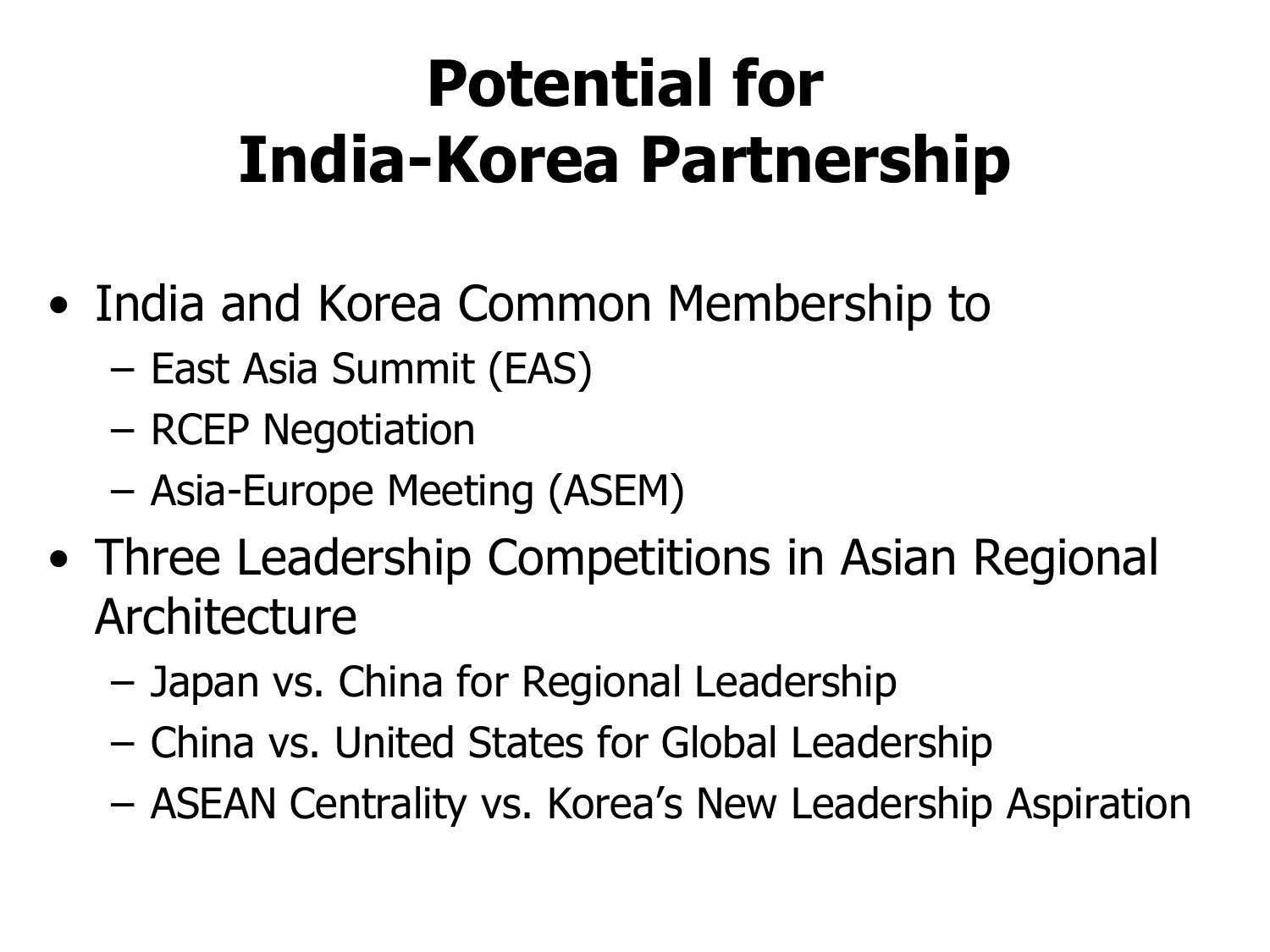## **Potential for India-Korea Partnership**

- How to Establish India-Korea Partnership
	- Regularized Official and Semi-official Dialogues
	- Involvement of Civil Society to be Expanded
	- Ensuring Successful Operation of Korea-India FTA for Mutual Benefit
	- Ensuring and Basing on "Small and Incremental" **Successes**
	- Starting from Tangible Outcomes
	- Adopting Commonly Accepted "Long-term Goals and Vision
		- Set up a Temporary "Vision Group" for this Purpose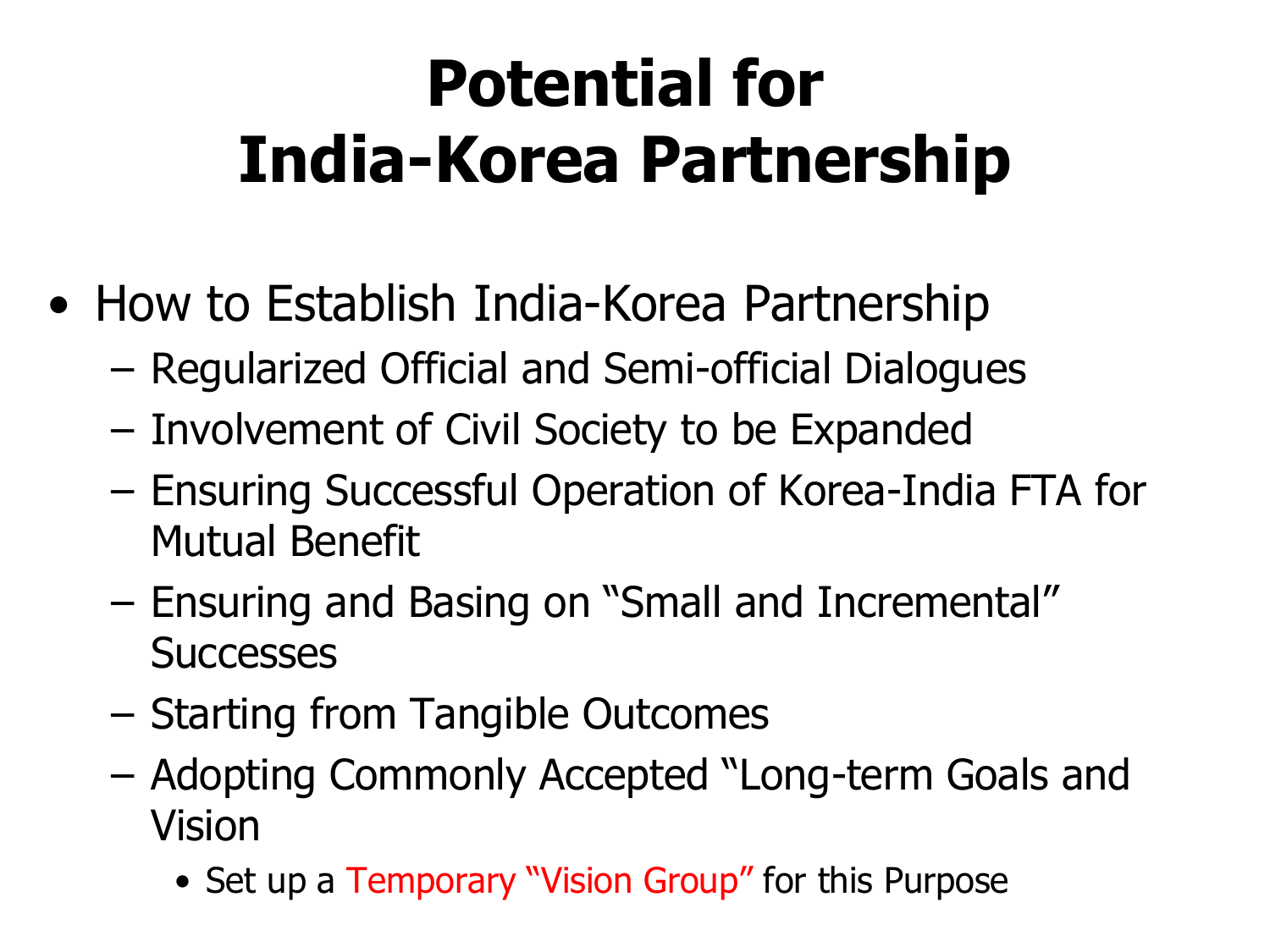#### **Overlapping Membership of East Asian Regionalism**

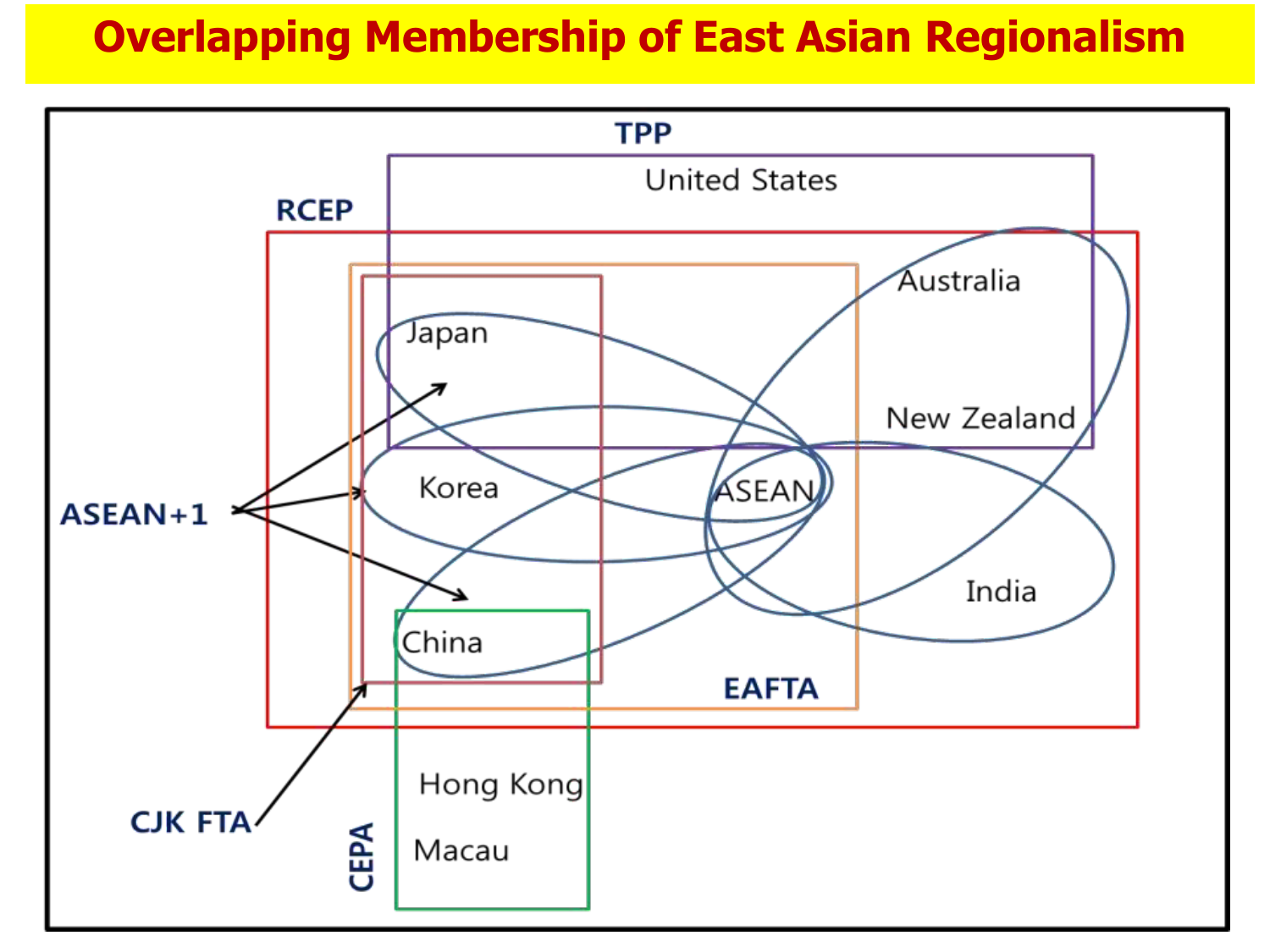#### **Increasing Complexities** through Competitive Regionalism Initiatives



AFTA+ASEAN Fros Trade Arse: AFEC+Asia-Pacific Sconomic Cooperation: ASEM+Asia-Surgeo Moding: ASEAN+Association of Southeast Asian Nations: CEPT=Common Edomal Proferential Tanifi: EAFTA=East Asian Free Tradic Area: EAS=East Asia Summit: EU=European Union: FTA=Free Tradic Agreement; FTAAP=free Tradic Area of Asia and the Pacific; Lao POR=Lao People's Democratic Republic; RCEP=Regional Economic Comprehensive Partnoship; TPP=Trans-Pacific Partnoship. Notca(\*) Under Negotiation; (\*\*)Proposed. Source: Asian Development Bank Institute.